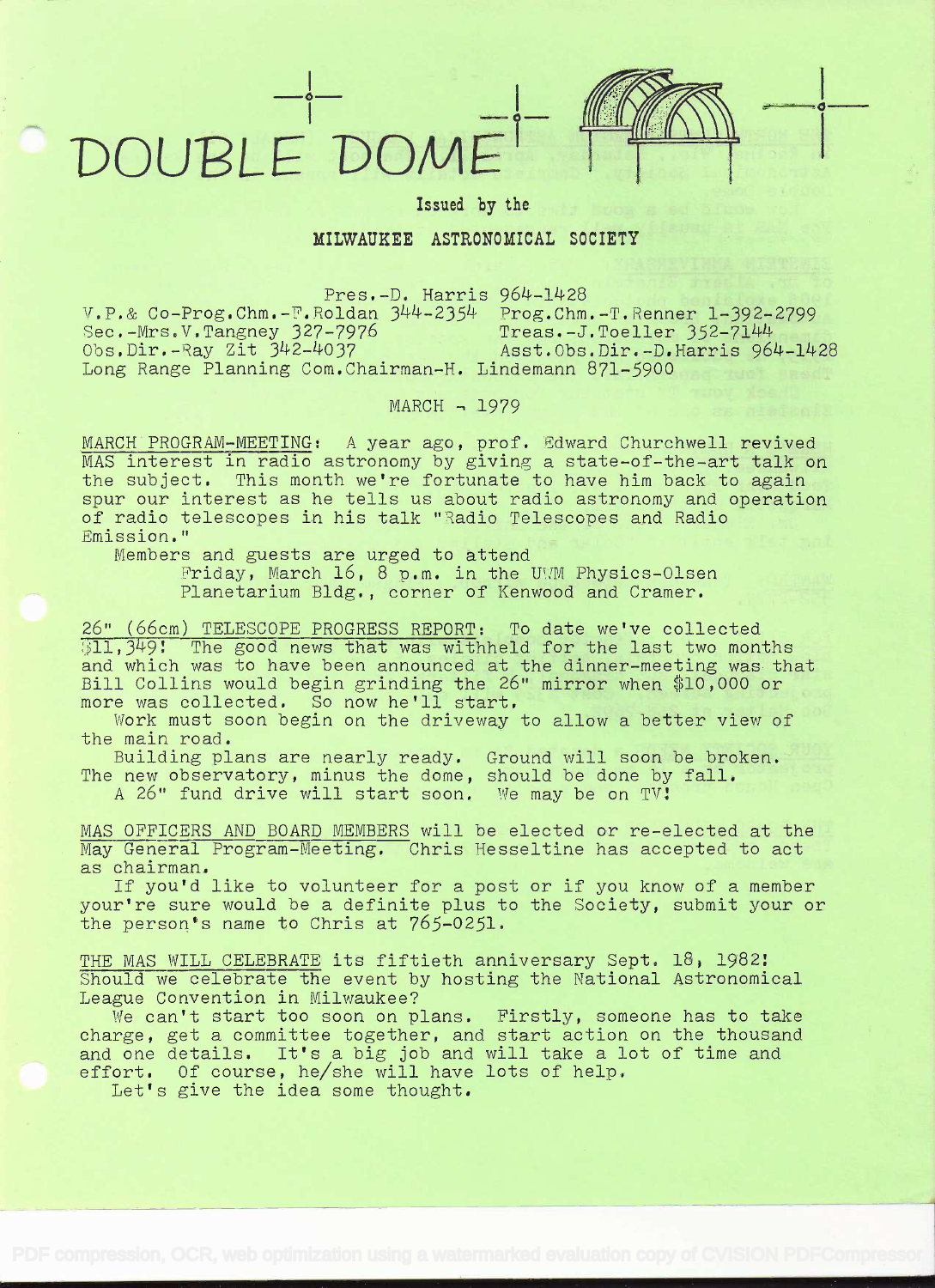THE NORTH CENTRAL REGION ASTRONOMICAL LEAGUE (NCRAL) will convene in Racine, Wis., Saturday, April 21, The host will be the Racine Astronomical Society. Complete details will appear in the April Double Dome.

Now would be a good time to work on papers or to plan to attend, The MAS is usually well represented at these meetings.

EINSTEIN ANNIVERSARY: Wed., March 14, marks the 100th anniversary of Dr. Albert Einstein's birth. His three papers published in 1905 explained photoelectric effect which made possible TV and automation; Brownian movement, which provided a way to determine dimensions of molecules; and the special theory of relativity. In 1915, he published his paper on the general theory oÍ relativity. These four papers laid the foundation of the atomic age.

Check your TV stations for programs honoring professor Albert Einstein as one of the great intellectual giants of all time.

HERE'S A REMINDER to attend the meeting of the Physics Club of Milwaukee, Thursday, April 5, 8 p.m. in the Marquette Univ. Todd Wehr Physics Bldg., located south of Wisconsin Ave. on Marquette Central Mall.

Dr. Richard Teske of the Univ. of Michigan will give an interesting talk entitled "Solar and Stellar Spectroscopy."

WANTED: Ten-inch telescope mirror. Please call Jeffy Effenheim at 32-2779.

FOR SALE:  $2.4$ " refractor complete with equatorial mount, tripod, slow motion controls, setting circles, 5 eyepieces, 2 barlows, star diagonal, sun diagonal, 8 filters, erecting prism, and sun projecting screen. Cost \$325 will sell for \$200 firm. Please call Bob Halter at 258-7692.

YOUR SOCIETY NEEDS a donated 35 mm automatic carousel slide projector or a 16 mm projector. These items are needed for the Open House programs and special observatory tours.

THE BOARD WILL MEET Friday, March 23, 7:30 p.m., at the home of Treas. and Mrs. James Toeller, 407 W. Mall Rd. (352-7144). Wives are welcome.

> are le an tinge per Jus. e i peo ev encies. git a committee together.

whenout enos wond and sull atout